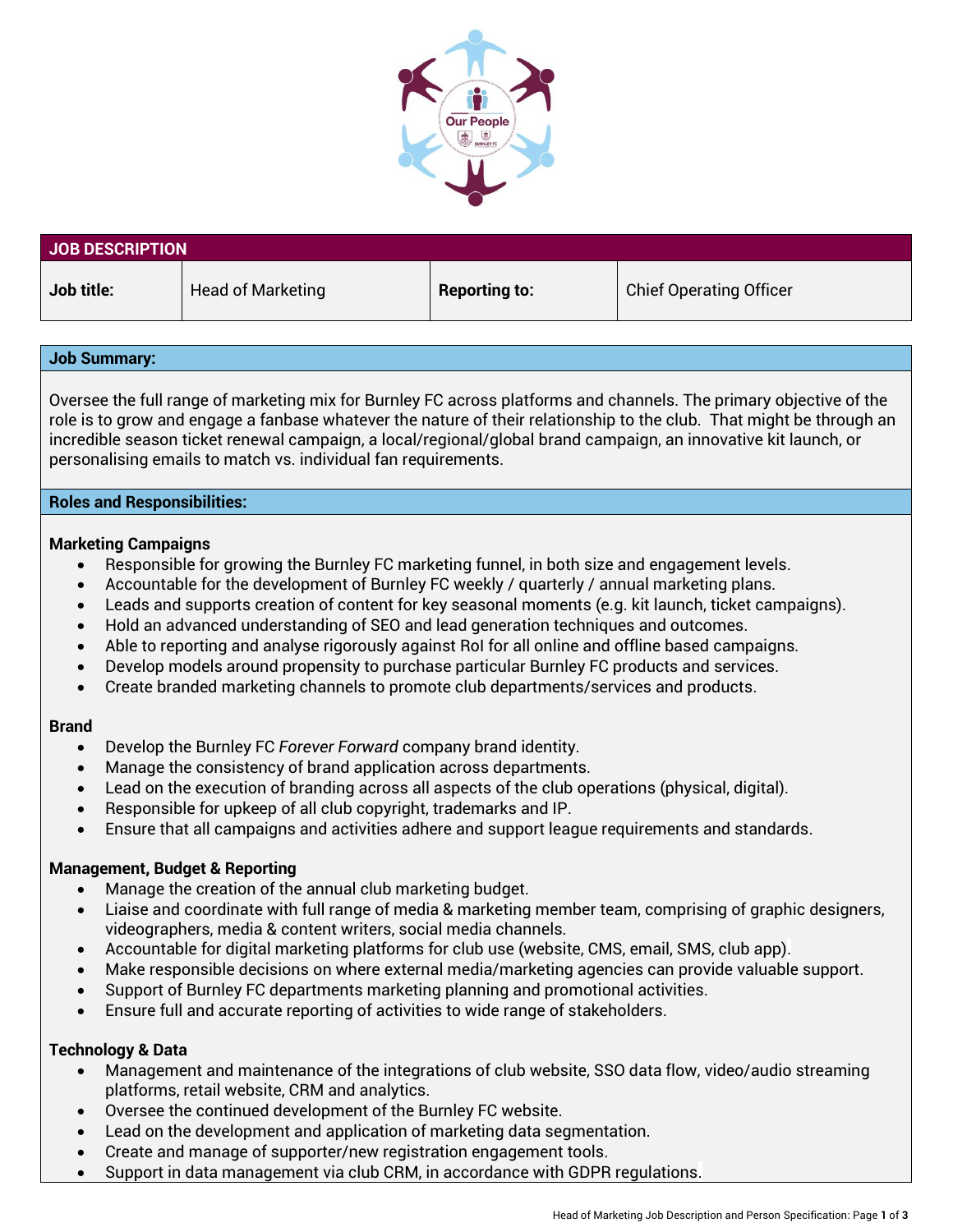

## **Partners**

- Provide point of contact for first team player and manager activations on behalf of club, partners and league.
- Accountable for the approval of all TV broadcast LED approvals.
- Manage key stakeholders inside and outside the business.
- Lead person of affiliate/partner contact for Premier League/Football League.

## **Burnley FC Leadership**

- Contribute to broader club development as member of the Senior Management Team.
- Support in other areas of the organisation as and when required.
- Maintain a commitment to equality and diversity in the workplace.
- Always demonstrate the Club's values.
- Work flexible hours where the role of the job requires, though Burnley FC also commits to providing days in lieu to cover commitments outside of regular working hours.

This job description is issued as a guideline to assist you in your duties and is not exhaustive. You may, on occasions, be required to undertake additional or other duties within the context of this job description.